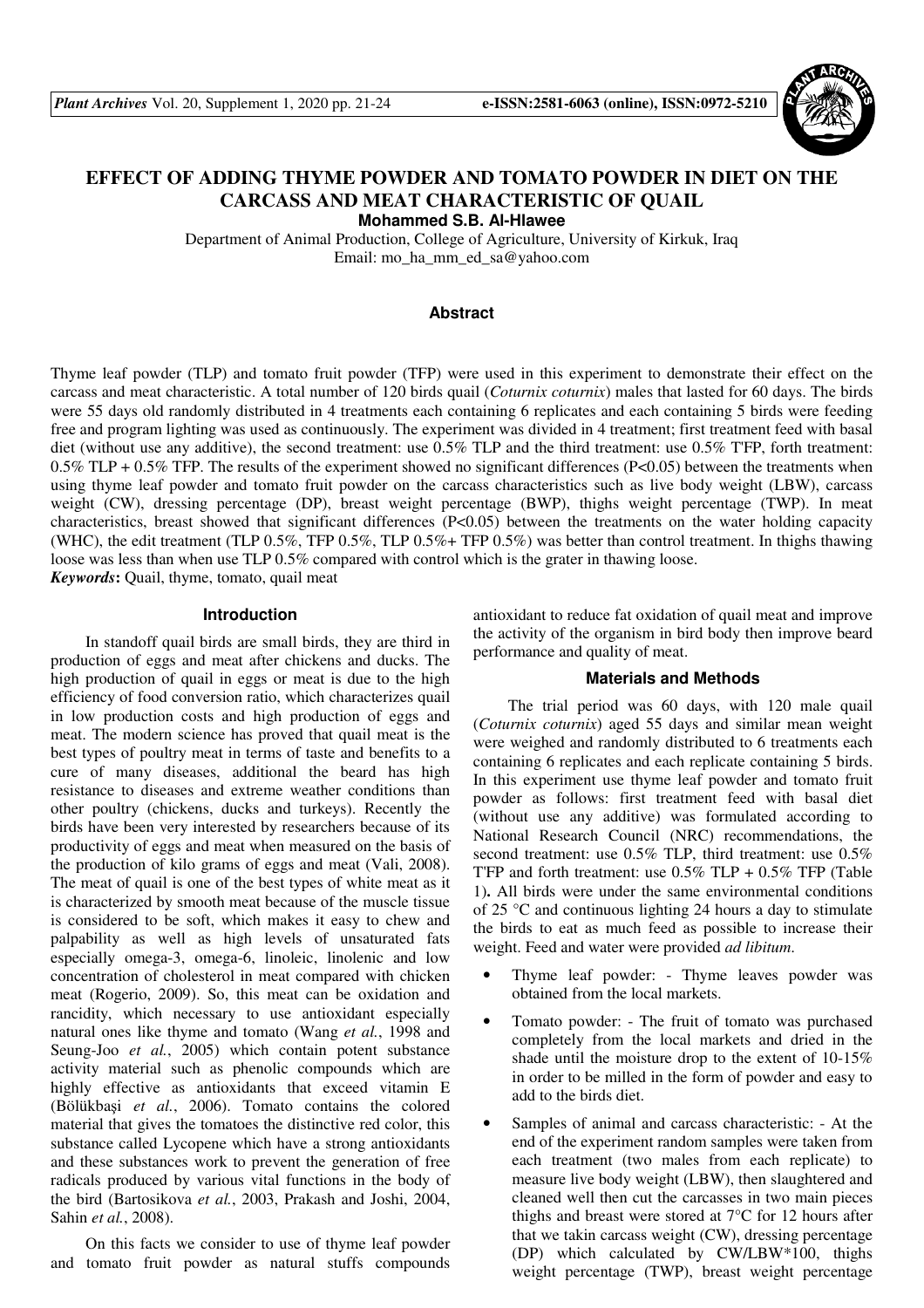(BWP), and then frozen under temperature of -17°C. The required measurements were then taken on the specific qualities of the breast and thighs meat such as the thawing loss (TL) (Nam *et al.*, 2000), cooking loss (CL) (Rasmussen and Mast, 1989) and water holding capacity (WHC).

| Table 1 : Ingredient and chemical composition of treatment for quail diets. |  |
|-----------------------------------------------------------------------------|--|
|-----------------------------------------------------------------------------|--|

|                                             | <b>Treatment</b> |          |                 |                           |  |
|---------------------------------------------|------------------|----------|-----------------|---------------------------|--|
| Ingredient %                                | <b>Control</b>   | TLP 0.5% | <b>TFP 0.5%</b> | TLP 0.5%<br>+ TFP $0.5\%$ |  |
| Wheat ground                                | 35.00            | 43.00    | 43.00           | 43.00                     |  |
| <b>Barley</b>                               | 31.75            | 23.25    | 23.25           | 22.75                     |  |
| Soybean meal (44% protein)                  | 22.60            | 22.60    | 22.60           | 22.60                     |  |
| Animal protein concentration* (40% protein) | 5.00             | 5.00     | 5.00            | 5.00                      |  |
| Vegetable oil                               | 3.70             | 3.70     | 3.70            | 3.70                      |  |
| Calcium                                     | 0.50             | 0.50     | 0.50            | 0.50                      |  |
| Dicalcium Phosphate                         | 0.85             | 0.85     | 0.85            | 0.85                      |  |
| Sodium Chloride                             | 0.15             | 0.15     | 0.15            | 0.15                      |  |
| Vitamin and Mineral premix                  | 0.10             | 0.10     | 0.10            | 0.10                      |  |
| Enzyme premix                               | 0.10             | 0.10     | 0.10            | 0.10                      |  |
| Lysine                                      | 0.10             | 0.10     | 0.10            | 0.10                      |  |
| Methionine                                  | 0.15             | 0.15     | 0.15            | 0.15                      |  |
| Thyme powder                                |                  | 0.50     |                 | 0.50                      |  |
| Tomato powder                               |                  |          | 0.50            | 0.50                      |  |
| Total                                       | 100              | 100      | 100             | 100                       |  |
| Chemical composition**                      |                  |          |                 |                           |  |
| Crude protein %                             | 20.06            | 19.93    | 19.91           | 20.09                     |  |
| ME (Kcal/Kg diet)                           | 3211             | 3194     | 3191            | 3215                      |  |

\*The Animal protein provided the following: 40% crude protein, 2100 kcal/ kg, 5% crude fat, 3.85% lysine 3.70% methionine, 4.12% methionine + systeine, 5% calcium and 4.68% phosphorus.

\*\* The values of the chemical composition of the feed materials included in the feed composition were calculated according to NRC recommendations for the year 1994.

### **Statistical Analysis**

The Statistical Analysis System (SAS) Program used in this experiment (SAS, 2001). performed using full random design (CRD). In order to significantly test  $(P<0.05)$  the differences between the treatments was used Duncan Multidisciplinary Test (Duncan, 1955).

#### **Results**

The results of the statistical analysis in Table (2) show no significant differences (P<0.05) between the treatments of live body weight, empty carcass weight, dressing percentage and thighs weight percentage and breast weight percentage.

In Table (3), there was no significant difference (P<0.05) in thawing loose of breast meat and cooking loose what ever in treatments grubs the water holding capacity is decreased and the control was the best in water holding capacity. In thigh cut the treatment 0.5% TLP were the lowest in thawing loose compared to birds fed on tomato fruit powder and mixing of thyme and tomato while control group was the highest in thawing loose. When comparing control treatment with the rest of the treatments there were no significant differences (P<0.05) between them in cooking loose and water holding capacity.

**Table 2 :** Effect of thyme leaf powder and tomato fruit powder upon the live body weight, carcass weight, dressing percentage, thighs weight percentage, breast weight percentage in quail. (Mean  $\pm$  SE)

|                            | <b>Treatments</b> |                   |                   |                              |
|----------------------------|-------------------|-------------------|-------------------|------------------------------|
|                            | Control           | TLP $0.5\%$       | TFP $0.5\%$       | $TLP 0.5\% +$<br>TFP $0.5\%$ |
| Live body weight $(g)$     | $187.67\pm4.43$   | $202.58 \pm 7.07$ | $193.50+9.61$     | $182.75 \pm 3.90$            |
| Carcass weight $(g)$       | $138.25 \pm 3.72$ | $149.25 \pm 5.45$ | $143.67 \pm 7.12$ | $135.50 \pm 2.96$            |
| Dressing percentage %      | $73.62 \pm 0.01$  | $73.67\pm0.01$    | $74.40\pm0.01$    | $74.21 \pm 0.01$             |
| Thighs weight percentage % | $22.10\pm0.01$    | $22.60 \pm 0.02$  | $23.06 \pm 0.02$  | $22.35\pm0.01$               |
| Breast weight percentage % | $34.46\pm0.01$    | $34.29 \pm 0.01$  | $33.99 \pm 0.01$  | $34.71 \pm 0.02$             |

a, b: A letter in the same column means significantly different between the treatment ( $p<0.05$ ).

\*control: basal diet, TLP 0.5%: basal diet+0.5% thyme leaf powder, TFP 0.5%: basal diet+0.5% tomato fruit powder, TLP 0.5%+TFP 0.5%: basal diet+0.5% thyme leaf powder+0.5% tomato fruit powder.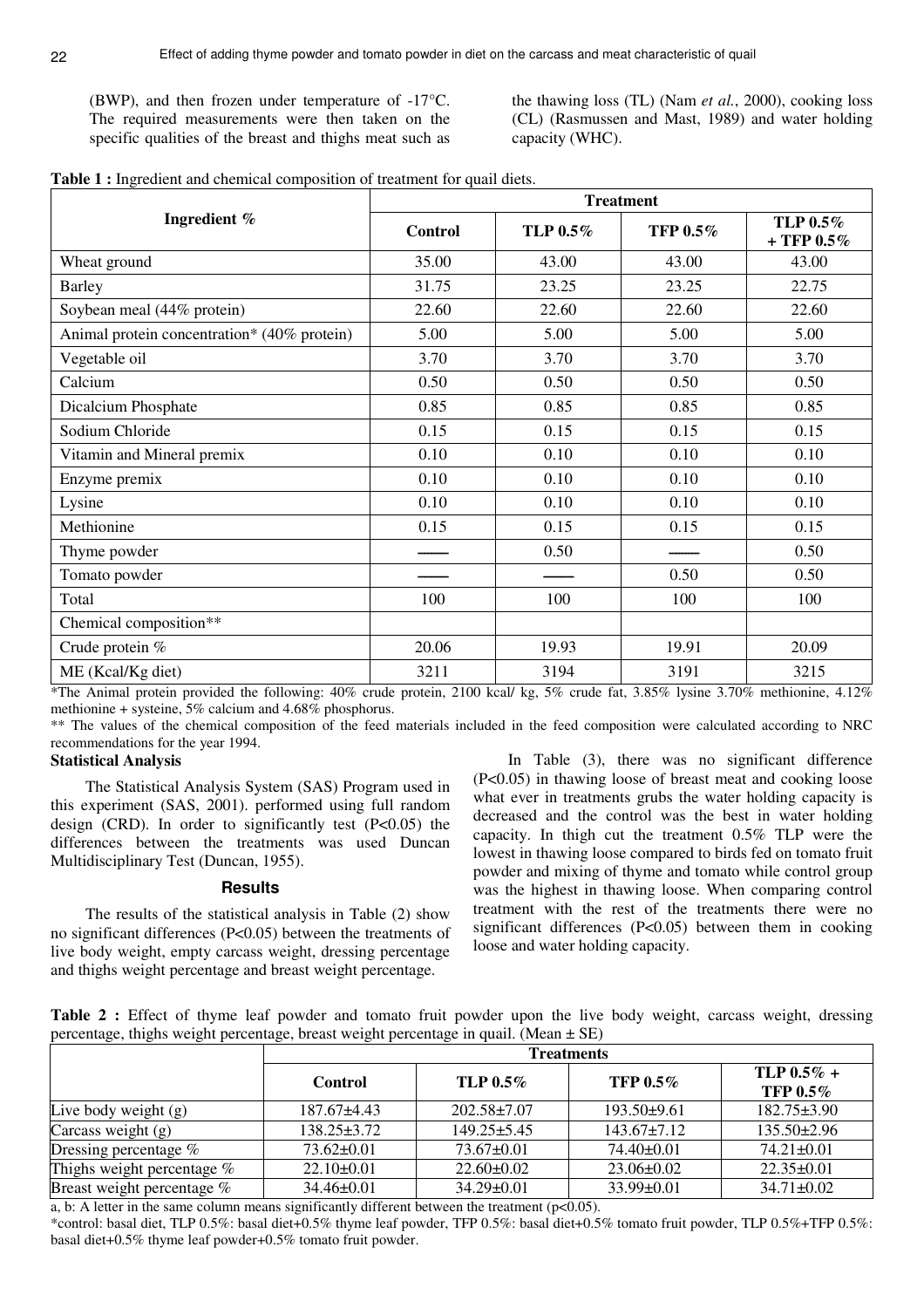|                          | Treatments*                  |                   |                      |                           |  |
|--------------------------|------------------------------|-------------------|----------------------|---------------------------|--|
|                          | <b>Control</b>               | TLP $0.5\%$       | TFP $0.5\%$          | TLP $0.5\%$ + TFP $0.5\%$ |  |
| <b>Breast</b>            |                              |                   |                      |                           |  |
| Thawing loose %          | $7.21 \pm 0.01$              | $5.35 \pm 0.01$   | $4.18 \pm 0.01$      | $7.20 \pm 0.01$           |  |
| Cooking loose $%$        | $34.34 \pm 0.02$             | $31.78 \pm 0.02$  | $29.46 \pm 0.01$     | $31.23 \pm 0.02$          |  |
| Water holding capacity % | $5.62 \pm 0.01$ <sup>a</sup> | $2.28 \pm 0.01^b$ | $2.05 \pm 0.01^b$    | $1.74 \pm 0.01^b$         |  |
| Thighs                   |                              |                   |                      |                           |  |
| Thawing loose %          | $8.10 \pm 0.02^{\text{a}}$   | $3.34\pm0.01^b$   | $5.53 \pm 0.02^{ab}$ | $4.95 \pm 0.01^{ab}$      |  |
| Cooking loose $%$        | $25.43 \pm 0.02$             | $23.39 \pm 0.02$  | $20.84 \pm 0.01$     | $24.30 \pm 0.02$          |  |
| Water holding capacity % | $0.40 \pm 0.01$              | $1.14 \pm 0.01$   | $0.46 \pm 0.01$      | $0.75 \pm 0.01$           |  |
|                          |                              |                   |                      |                           |  |

**Table 3 :** Effect of thyme leaf powder and tomato fruit powder upon thawing loss, cooking loss, water holding capacity on breast and thighs meat quail. (Mean±SE)

a, b: A letter in the same column means significantly different between the treatment ( $p<0.05$ ).

\*control: basal diet, TLP 0.5%: basal diet+0.5% thyme leaf powder, TFP 0.5%: basal diet+0.5% tomato fruit powder, TLP 0.5%+TFP 0.5%: basal diet+0.5% thyme leaf powder+0.5% tomato fruit powder.

#### **Discussion**

The results indicate that the feeding of male quail on thyme powder and tomato did not effect on live body weight and carcass weight this may be due to the fact that these birds have reached the age of 55 days in which decrease body weight gain which leads to stability the weight of birds even when adding thyme and tomatoes to the diet, which are considered as antioxidants and are working to increase the vital events in the body of birds (Sahin *et al*., 2008), leading to increase in body weight but they did not have a significant impact on the male quail. About no effect of treatment on dressing percentage, thighs weight percentage and breast weight percentage are due to decline composition of muscle proteins or increase the decomposition of proteins in the muscles of birds in this age (Hayashi *et al.*, 1994) then decreased thighs and breast weight percentage, and this has been confirmed by Khaksar *et al*. (2012) when using thyme oil in feeding quail has increased the weight of the carcass and breast weight percentage but did not affect on the rest of carcass components such as the weight of thighs, drumsticks. Leal et. al., (1999) showed that when broiler exposed to the fungal toxins lead to a decrease in the body weight of birds and feed consumption and feed conversion ratio and the addition of antioxidants have reduced the effect of these toxins' fungal on bird's performance. In an experiment of Jain et. al., (1999) on rats did not affect the addition of likopene on live weight and feed consumption under normal conditions. Lee *et al.* (2003) found when they added 200 ppm of thyme in the diet of female broilers did not affect on body weight, feed consumption and feed conversion ratio.

Sahin *et al*. (2008) use tomato powder (0%, 2.5% and 5.0%) in the feeding of quail males, there were no significant differences between the treatment in raising the birds at normal temperatures, while there was a significant effect when increase stress on birds by increased environment temperature, in this point the effect appeared of likopene, vitamin C, vitamin A, phenols and flavonoids, which have a high anti-oxidant found in tomatoes. (Beecher, 1998, Agarwal and Rao, 2000).

## **Conclusions**

 These results indicate that it is not necessary that plant food additives affect the productivity of birds, especially if they are healthy and under good environmental conditions (Botsoglou *et al*., 2004). It is not useful to breed quail males for the fattening purpose after the age of 55 days, even if the addition of materials that may help to improve the growth of birds, but these materials can be used as natural antioxidants when there is stress on birds (thermo neutral conditions) such as warming of the atmosphere which increase free radicals in the body of birds and thus affect the performance of birds and the quality of their meat.

#### **References**

- Agarwal, S. and Rao, A.V. (2000). Tomato lycopene and its role in human health and chronic diseases. CMAJ, 163: 739–744.
- Bartosikova, L.; Necas, J.; Kubinova, R.; Lliek, J.; Saplachate, J.; Florian, T.; Frydruch, M.; Frana P., Frana L. and Dzurova J. 2003. Antioxidative effect of morine in Ischemia reperfusion of kidney in the laboratory rate Acta .Vet. Br. 72 : 87–94.
- Beecher, G.R. (1998). Nutrient content of tomatoes and tomato products. Proc. Soc. Exp. Biol. Med. 218: 98– 100.
- Bölükbaşi, S.C.; Erhan, M.K. and Ozkan (2006). Effect of dietary thyme oil and vitamin E on growth, lipid oxidation, meat fatty acid composition and serum lipoproteins of broilers. South African. J. of Animl., Sci., 36(3): 189-196.
- Botsoglou, N.A.; Christaki, E.; Florou-Paneri, P.; Giannenas, I.; Papageorgiou, G. and Spais, A.B. (2004). The effect of a mixture of herbal essential oils or α´ -tocopheryl acetate on performance parameters and oxidation of body lipid in broilers. South African Journal of Animal Science, 34: 52-61.
- Duncan, D.B. (1955). Multiple range and multiple F test. Biometrics, 11:1-24.
- Fayyad, H.A.; Naji, S.A. and Abdulhajo, N.N. (2011). Poultry Products Technology, Second Edition, Ministry of Higher Education and Scientific Research, University of Baghdad. Part II Poultry meat technology.
- Hayashi, K.; Nagai, Y.; Ohtsuka, A. and Tomita, Y. (1994). Effect of dietary corticosterone and trilostane on growth and skeletal muscle protein turnover in broiler cockerels. Br. Poult. Sci. 35: 789–798.
- Jain, C.K.; Agarwal, S. and Rao, A.V. (1999). The effect of dietary lycopene on bioavailability, tissue distribution, in-vivo antioxidant properties and colonic preneoplasia in rats. Nutr. Res. 19: 1383–1391.
- Khaksar, V.; Van Krimpen, M.; Hashemipour, H. and Pilevar, M. (2012). Effects of thyme essential oil on performance, some blood parameters and ileal microflora of Japanese quail. The Journal of Poultry Science, 49(2): 106-110.